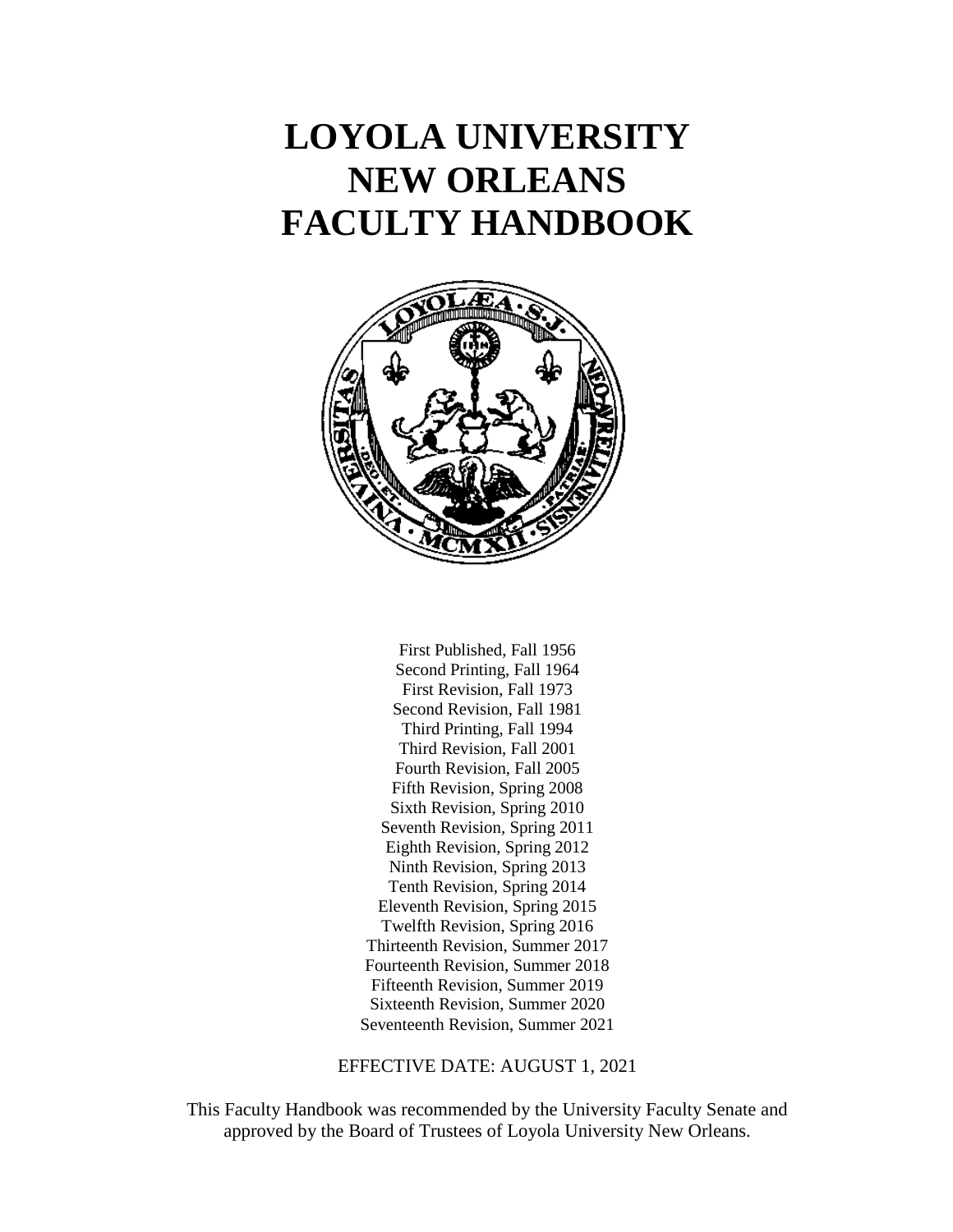# **TABLE OF CONTENTS**

## **INTRODUCTION**

| A.        | History of the University                                 | $1 - 1$  |
|-----------|-----------------------------------------------------------|----------|
| <b>B.</b> | <b>Goals Statement</b>                                    | $1 - 2$  |
| C.        | <b>Statement of Educational Purpose</b>                   | $1 - 10$ |
| D.        | Loyola Character and Commitment Statement                 | $1 - 11$ |
| E.        | Policy on Affirmative Action/Equal Opportunity Employment | $1 - 14$ |
| - F.      | Discrimination and Harassment Policy                      | $1 - 15$ |

# **UNIVERSITY ADMINISTRATIVE STRUCTURE**

| A. The Loyola University New Orleans Corporation | $2 - 1$ |
|--------------------------------------------------|---------|
| B. Board of Trustees                             | $2 - 1$ |
| C. President                                     | $2 - 2$ |
| D. Provost                                       | $2 - 3$ |
| E. Vice Presidents                               | $2 - 3$ |
|                                                  |         |

# **UNIVERSITY ACADEMIC STRUCTURE**

| A. Academic Units                   |  |
|-------------------------------------|--|
| B. Deans                            |  |
| C. College Administrative Structure |  |

## **THE ORDINARY FACULTY**

| A.          | Norms for Appointment and Advancement                   | $4-1$   |
|-------------|---------------------------------------------------------|---------|
| <b>B.</b>   | Application of the Norms for Advancement in Rank        | $4 - 5$ |
| C.          | Exceptions to the Norms for Advancement in Rank         | $4 - 5$ |
| D.          | Procedures for New Appointments to the Ordinary Faculty | $4-6$   |
| E.          | Procedures for Promotion in Rank                        | $4-6$   |
| $F_{\cdot}$ | <b>Effective Date of Promotion</b>                      | $4 - 8$ |
| F.          | Annual Review of Non-tenured Faculty                    | $4 - 8$ |
| G.          | Procedures for Review of Non-Renewal of                 |         |
|             | <b>Probationary Appointments</b>                        | 4-X     |

## **TENURE**

| A. Norms for Granting Tenure     |         |
|----------------------------------|---------|
| B. Procedure for Deciding Tenure | $5 - 2$ |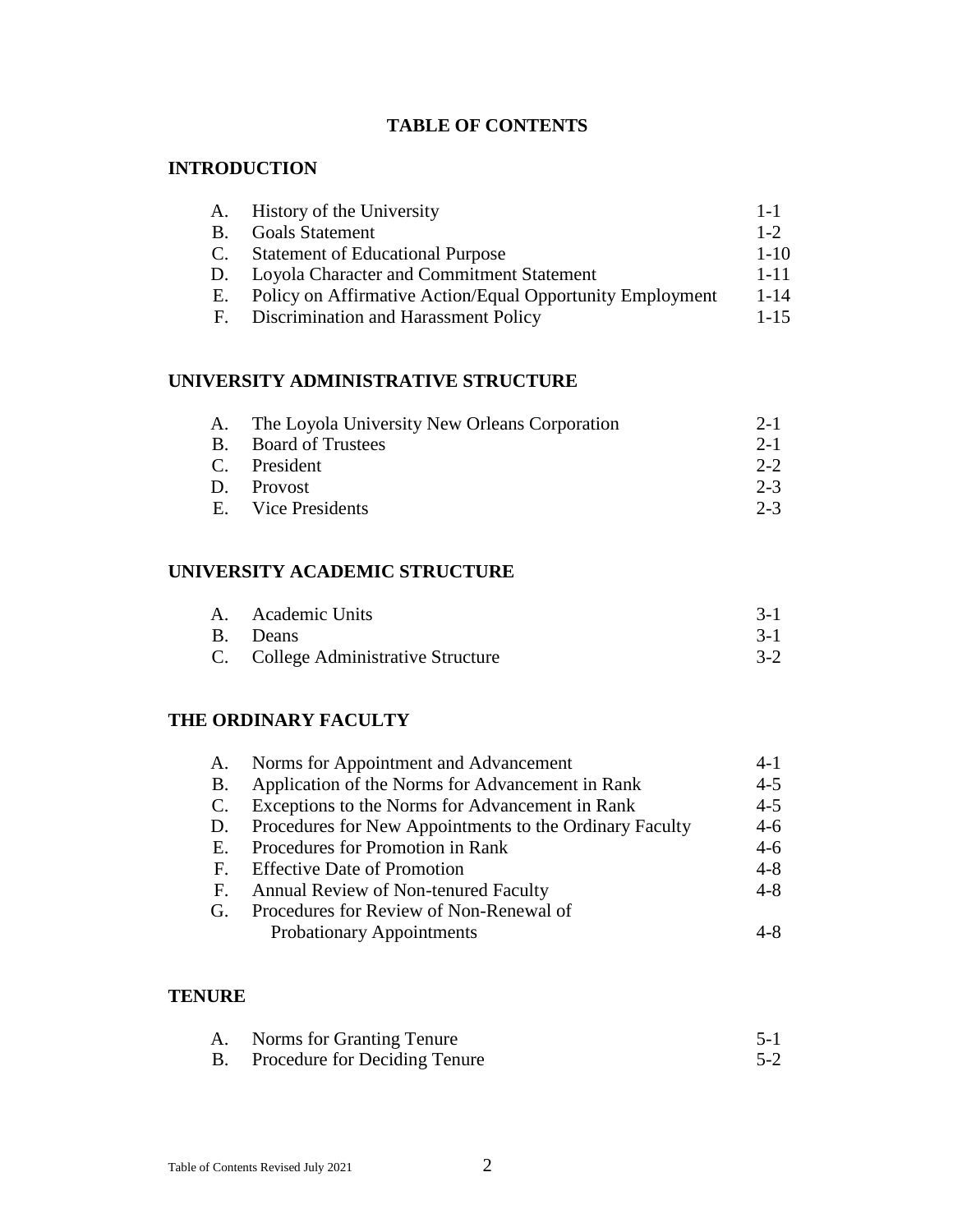## **CONTRACTUAL STATUS OF ORDINARY FACULTY**

| А.        | <b>General Policy</b>                            | $6-1$   |
|-----------|--------------------------------------------------|---------|
| <b>B.</b> | <b>Contractual Status of Tenured Faculty</b>     | $6-1$   |
| C.        | <b>Contractual Status of Non-tenured Faculty</b> | $6 - 2$ |
|           | D. Full-time Employment                          | $6 - 3$ |
|           | E. Sabbatical Leave Policy                       | $6 - 4$ |
|           | F. Academic Leave                                | $6-6$   |
|           | G. Leave of Absence Without Pay                  | $6 - 7$ |
| H.        | <b>Bilateral Contractual Responsibilities</b>    | $6 - 7$ |
|           | <b>Emeritus Status</b>                           | $6 - 7$ |

## **PROFESSIONAL RESPONSIBILITIES OF ORDINARY FACULTY**

| A.        | Support of Institutional Goals                | $7-1$   |
|-----------|-----------------------------------------------|---------|
| <b>B.</b> | Protection of Rights                          | $7-1$   |
| C.        | <b>Specific Professional Responsibilities</b> | $7 - 2$ |
| D.        | <b>Faculty Teaching Assignments</b>           | $7-3$   |
| Е.        | <b>Faculty Teaching Load</b>                  | $7-3$   |
| F.        | <b>Responsibilities of Faculty Status</b>     | $7-5$   |

# **PROFESSIONAL RIGHTS OF THE FACULTY**

| A. | Individual Rights of Faculty Members | $8-1$ |
|----|--------------------------------------|-------|
|    | B. Collective Rights of the Faculty  | $8-1$ |
|    | C. Academic Freedom                  | $8-3$ |
|    | D. Grievance Procedure               | $8-4$ |

## **TERMINATION OF FACULTY APPOINTMENT**

| A.           | <b>Specific Causes for Termination</b>                   | $9-1$   |
|--------------|----------------------------------------------------------|---------|
| B.           | <b>Suspension from Exercise of Faculty Status</b>        | $9 - 2$ |
| $\mathbf{C}$ | Procedures for Contract Termination for Cause            | $9 - 5$ |
| D.           | <b>Procedures for Termination for Medical Reasons</b>    | $9 - 7$ |
| Е.           | Procedure for Termination Because of Discontinuances     | $9 - 8$ |
| F.           | Procedures for Termination Because of Financial Exigency | $9-10$  |

# **THE SUMMER SESSION**

| A. Obligations    | $10-1$ |
|-------------------|--------|
| B. Eligibility    | $10-1$ |
| C. Priority       | $10-1$ |
| D. Responsibility | $10-1$ |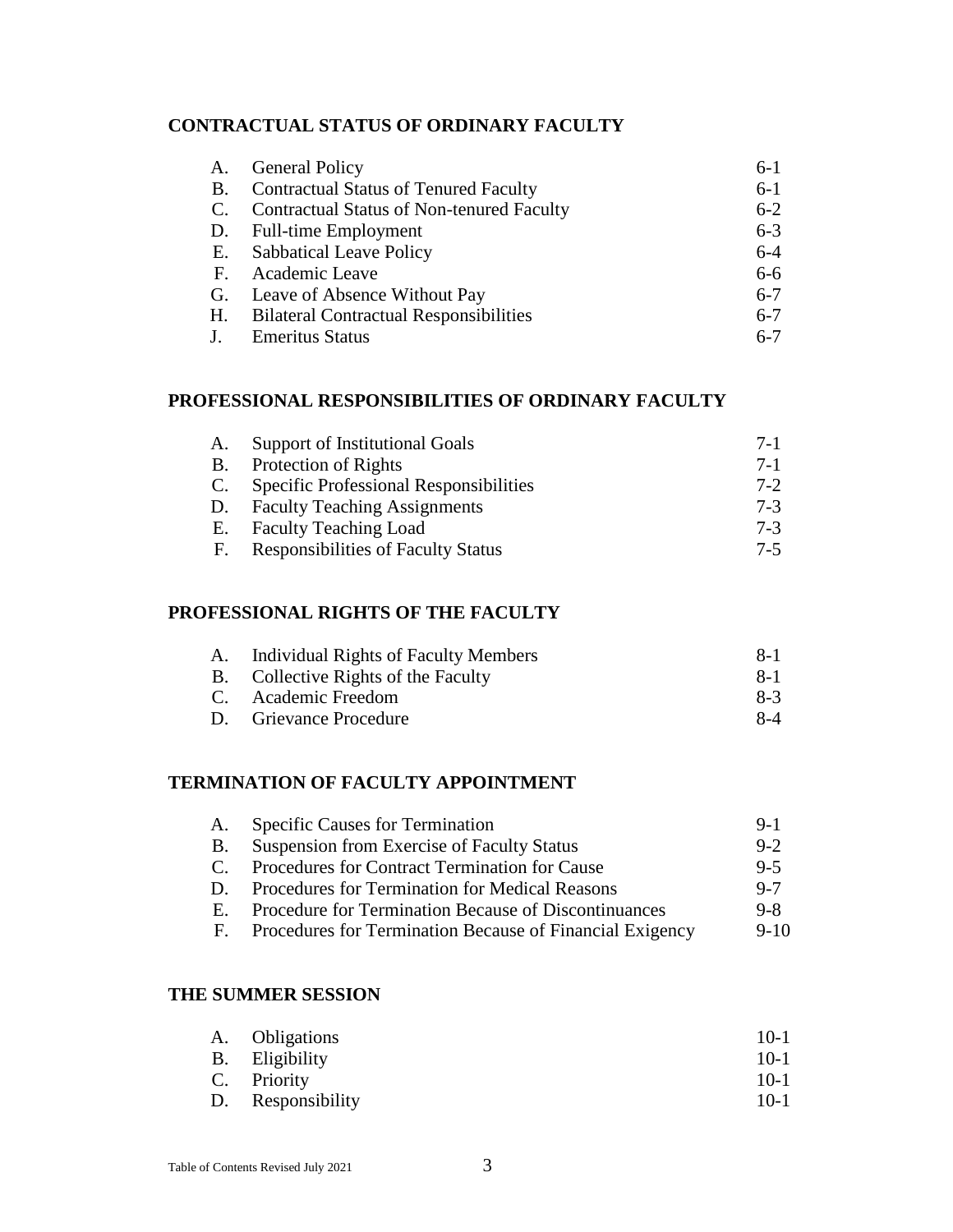## **LOYOLA UNIVERSITY NEW ORLEANS LIBRARIES**

| I. The University Library | $11 - 1$ |
|---------------------------|----------|
| II. The Law Library       | $11-6$   |

## **LAW CLINIC FACULTY**

| A. | Norms for Appointment and Advancement on the          |         |
|----|-------------------------------------------------------|---------|
|    | Non-tenure-track in the Law Clinic                    | $11A-1$ |
| В. | Norms for Appointment to the Rank of Clinic Professor | $11A-2$ |
| C. | Arrangements for All Full-time Clinic Faculty Who     |         |
|    | are Appointed Under the Provisions for This Chapter   | $11A-4$ |
|    | D. Annual Review of Clinic Faculty Serving Under      |         |
|    | <b>One-year Contracts</b>                             | $11A-5$ |
| Е. | Procedures for Review of Non-renewals of Probationary |         |
|    | Appointments                                          | 11A-5   |

#### **FRINGE BENEFITS FOR FACULTY**

| A. | Insurance and Retirement | $12-1$   |
|----|--------------------------|----------|
|    | B. Other benefits        | $12 - 2$ |

#### **THE LOYOLA UNIVERSITY NEW ORLEANS SENATE**

| A. Constitution | $13 - 1$ |
|-----------------|----------|
| B. By-Laws      | $13 - 5$ |

# **PROVISION FOR FACULTY HANDBOOK REVISION**

| A.        | University Faculty Handbook Revision Committee     | $14-1$ |
|-----------|----------------------------------------------------|--------|
| <b>B.</b> | Sources of Proposed Revisions                      | 14-1   |
|           | C. Procedure for Negotiated Handbook Revisions     | $14-2$ |
|           | D. Procedure for Non-negotiated Handbook Revisions | $14-2$ |

# **THE NON-TENURE TRACK FACULTY**

|    | A. Members of the Non-Tenure Track Faculty | $15-1$   |
|----|--------------------------------------------|----------|
| B. | Non-Tenured Track Faculty Ranks            | $15 - 4$ |

C. Contractual Status of Non-Tenured Faculty 15-5